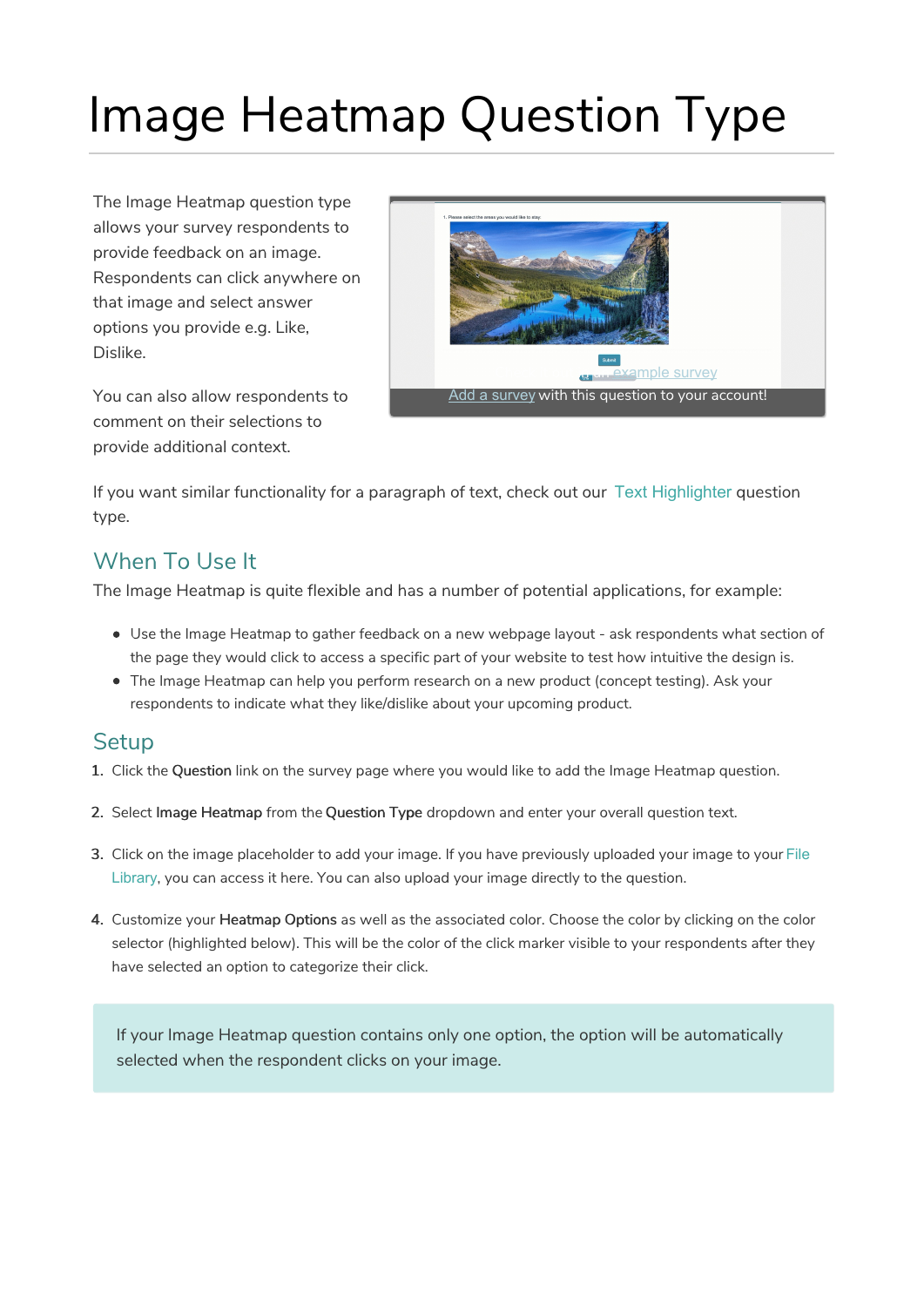| <b>Heatmap Options</b> |                         | <b>Advanced Option Settings</b> |
|------------------------|-------------------------|---------------------------------|
| <b>OPTION</b><br>Like  |                         | $\sim$ 1 $\text{m}$             |
| <b>Dislike</b>         |                         | √Ⅰ □                            |
| + Click to Add Option  | <b>Paste in Options</b> |                                 |
|                        |                         |                                 |

## Heatmap Options

Comments are enabled by default.

The Image Heatmap question allows you to gather comments on heatmap selections (the comments can also be required). These options are available on the Layout tab.

| Image Heatmap |       |                                            |        |  |            |  |
|---------------|-------|--------------------------------------------|--------|--|------------|--|
| Question      | Logic | Validation                                 | Layout |  | Weed Help? |  |
|               |       | <b>Additional Instructional Text</b>       |        |  |            |  |
|               |       |                                            |        |  |            |  |
|               |       |                                            |        |  |            |  |
| п             |       | Show instructions above the question title |        |  |            |  |
|               |       | <b>Heatmap Comments</b>                    |        |  |            |  |
|               |       | Allow comments on heatmap selections       |        |  |            |  |
|               |       | Require comments on each selection         |        |  |            |  |

#### Validation Options

There are a couple validation settings that are unique to the Image Heatmap question.

If you have enabled comments on the question's Layout tab, you can limit the number of characters that can be entered by your respondents into the comment field. Once enabled, a comment box is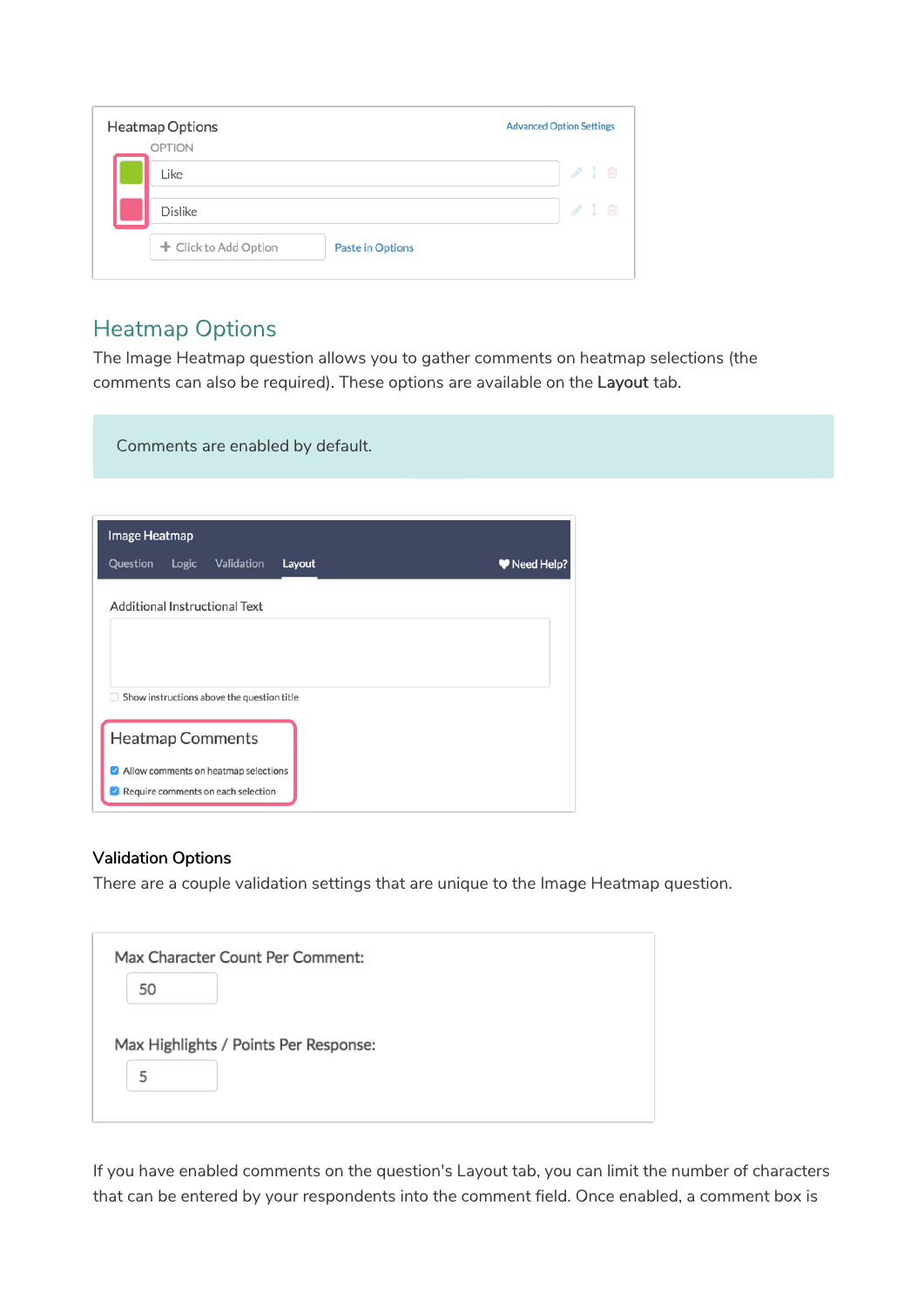available for each click on the image.

You can also limit the amount of clicks that a respondent can make on your image. Simply specify a number in the Max Highlights / Points Per Response field.

Both the Max Character Count and Max Points Per Response options are blank by default.

#### Customize Comments Instructions

If enabling comments for your Image Heatmap question, respondents will see the following default instructions:

"Select an option to provide feedback."

|                              | Select an option to provide feedback |  |
|------------------------------|--------------------------------------|--|
| Like                         |                                      |  |
| <b>Dislike</b>               |                                      |  |
| It's easy to request a quote |                                      |  |
| × Remove this point          |                                      |  |
|                              | <b>Never Mind</b><br><b>Save</b>     |  |

You can customize these instructions via Tools > Text & Translations. Click on the language version that you wish to edit and locate the specific Image Heatmap question that you want to customize. Click edit and update the text in the Comment Description field.

To translate the Save and Cancel button text, head to Tools > Text & Translations and navigate to the Save & Continue tab. Locate the Save and Cancel buttons in the list and make your customizations before saving.

## Survey Taking

On a desktop and most laptops the Image Heatmap question looks like so.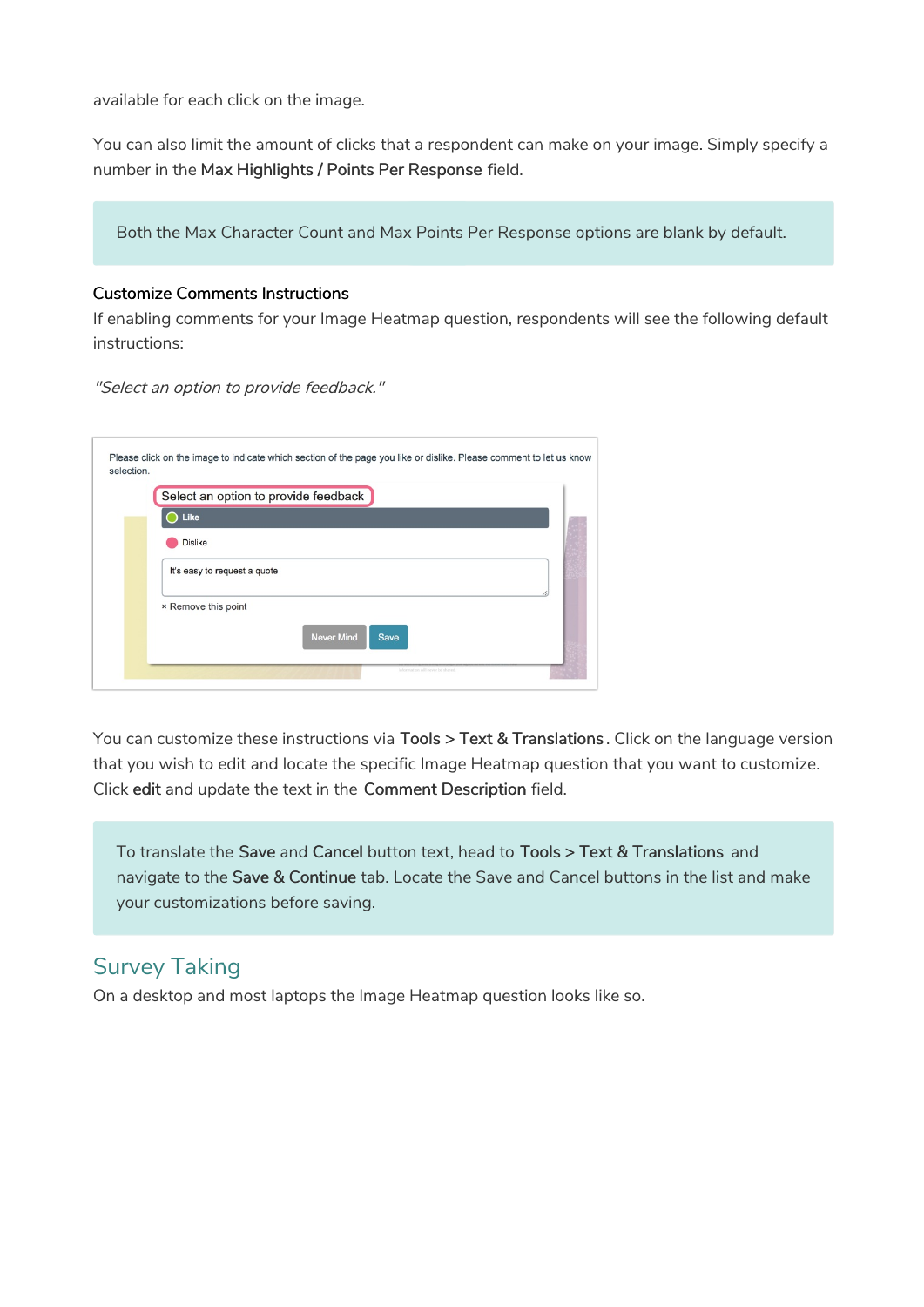| Like           |                   |      |  |
|----------------|-------------------|------|--|
| <b>Dislike</b> |                   |      |  |
| Comments       |                   |      |  |
|                |                   |      |  |
|                | <b>Never Mind</b> | Save |  |
|                |                   |      |  |

When respondents can click on the image an overlay with the heatmap options and comment field. Clicking Save will capture the point on the image.

#### Mobile Interaction

The Image Heatmap mobile interaction will be the same as the desktop interaction. The respondent will make their selection by touching the image on their mobile device.



The image cannot be resized while taking the survey on a mobile device.

#### Removing a Selection

If a respondent wants to remove one of their Image Heatmap selections, this can be done by clicking on that selection and choosing the Remove this point option. Clicking Cancel will take the respondent back to the image.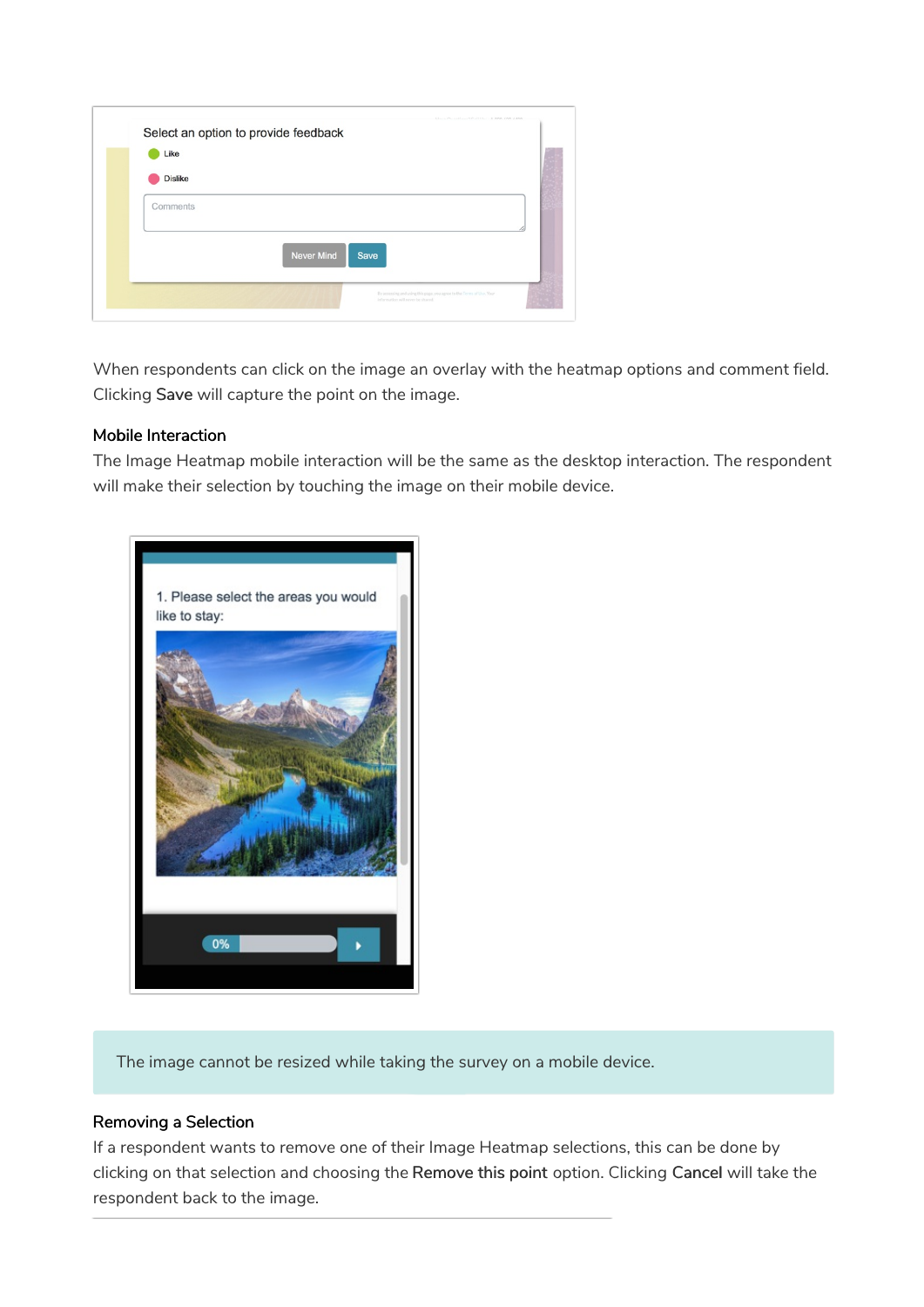| <b>Dislike</b>      |                    |  |
|---------------------|--------------------|--|
| Comments            |                    |  |
| × Remove this point |                    |  |
|                     | Never Mind<br>Save |  |
|                     |                    |  |

## Reporting

The Image Heatmap question reports as a heatmap element showing aggregated data of your respondents' clicks plotted across your image. The areas of your image with a high density of respondent clicks will be indicated by color intensity (the more red the color, the more respondents have clicked on that area relative to other areas of the image).

|   | View Answer Option: | Like |  |                |       |                                |                      |
|---|---------------------|------|--|----------------|-------|--------------------------------|----------------------|
|   |                     |      |  |                |       |                                |                      |
|   |                     |      |  |                |       | more<br>clicks<br>no<br>clicks |                      |
|   | Value               |      |  |                | Count |                                |                      |
| ര | Like                |      |  | $\overline{4}$ |       |                                | <b>Comments</b><br>4 |

The reporting element allows you to toggle between your Heatmap Options to view the click distribution per option (e.g. Like or Dislike).

You also have the ability to view clicks and comments per response ID (the details can be toggled via the Show/Hide Responses options and display 20 per page). These are hidden by default.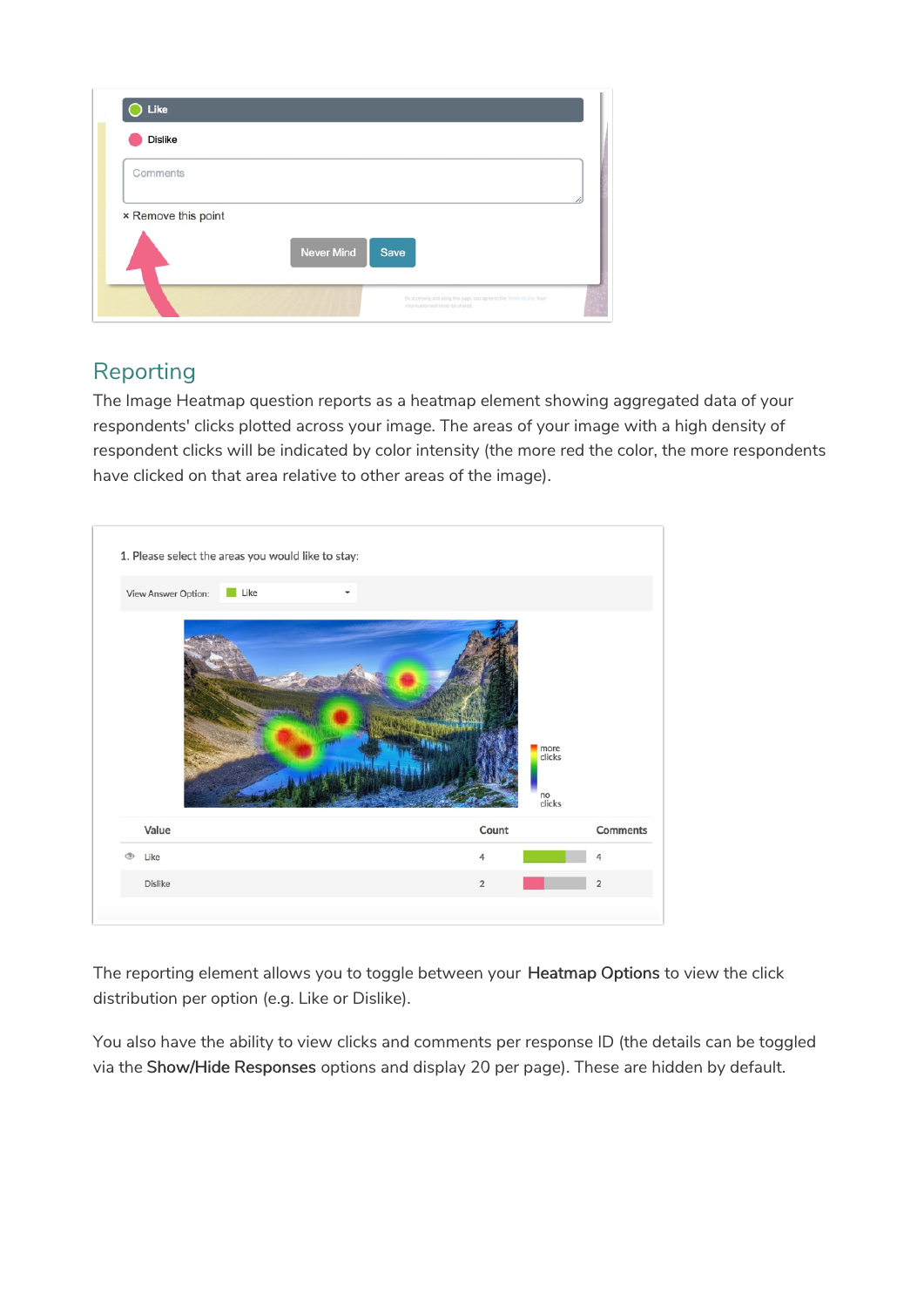|    | Hide Responses -       |        |                              |
|----|------------------------|--------|------------------------------|
| ID |                        | Option | Comment                      |
| 1  | <b>TABLE</b>           | Like   | It's easy to request a quote |
|    | $2 \quad \blacksquare$ | Like   | I can start a trial          |
| 2  | <b>TABLE</b>           | Like   | The form is clear            |
| 3  |                        | Like   | clear instructions           |

#### A Note About Heatmap Reporting

In order to ensure that your Image Heatmap data is not skewed by one respondent's repeated clicks on the same area of an image, Alchemer places lower weight on clusters of clicks by one respondent. Lets take a closer look at what this means in the below scenario.

One of your survey respondents clicks several times on one area of your image and clicks once on another area. They select the same heatmap option for all clicks - "Like" (represented by green click markers in the image below):

| PLATFORMS V SOLU                                       | <b>PRICING V.</b>                                                     | <b>WATCH DEMO</b><br>LOGIN |
|--------------------------------------------------------|-----------------------------------------------------------------------|----------------------------|
|                                                        | Get a failored quote                                                  |                            |
| <b>Integrated Data</b>                                 | <b>First Name</b>                                                     | Last Name                  |
|                                                        | Jon                                                                   | Smith                      |
| Applications for Teams &                               | Company                                                               | Title/Role                 |
| Enterprise                                             | ABC Company                                                           | Employee                   |
|                                                        | Department                                                            | <b>Budget Estimat</b>      |
| Obstacles to success can come in all shapes and sizes. | Marketing                                                             | $$5,000-8.00$              |
|                                                        | Work Phone                                                            | <b>Work Email</b>          |
|                                                        | (123) 123-1234                                                        | smith@company.com          |
|                                                        |                                                                       |                            |
|                                                        |                                                                       |                            |
|                                                        |                                                                       |                            |
|                                                        | By accessing and using this page.<br>information will never be shared | up the Terms of Uve, Your  |

The resulting report output is as follows:

| Value               |                                                                                                                    | Count                                                                                                                                                                                                                                                                                                                                           | Comments |
|---------------------|--------------------------------------------------------------------------------------------------------------------|-------------------------------------------------------------------------------------------------------------------------------------------------------------------------------------------------------------------------------------------------------------------------------------------------------------------------------------------------|----------|
|                     | Integrated Data<br>Applications for Teams &<br>Enterprise<br>Obstacles to success can come in all shapes and sizes | Get a tailored quote<br>Fox News<br>Los None<br>teen.<br>John<br>Telefisk<br>Company<br>Employee<br>ABC Company<br><b><i><u>Bullet Estimate</u></i></b><br><b>Department</b><br>more<br>11 Hilling - Scott E.<br>Marketing<br>clicks<br><b>Warls Plaza</b><br>no<br>clicks<br><b>CARD CARD CARD IN</b><br><b>Screening</b><br><b>STATISTICS</b> |          |
| View Answer Option: | Like                                                                                                               | <b>ATENTIC EXPLORATION</b><br><b>PLATFORMS - ROUTIDRE - FRICINE - REPORT</b><br><b>ANTIQUES CARDS</b>                                                                                                                                                                                                                                           |          |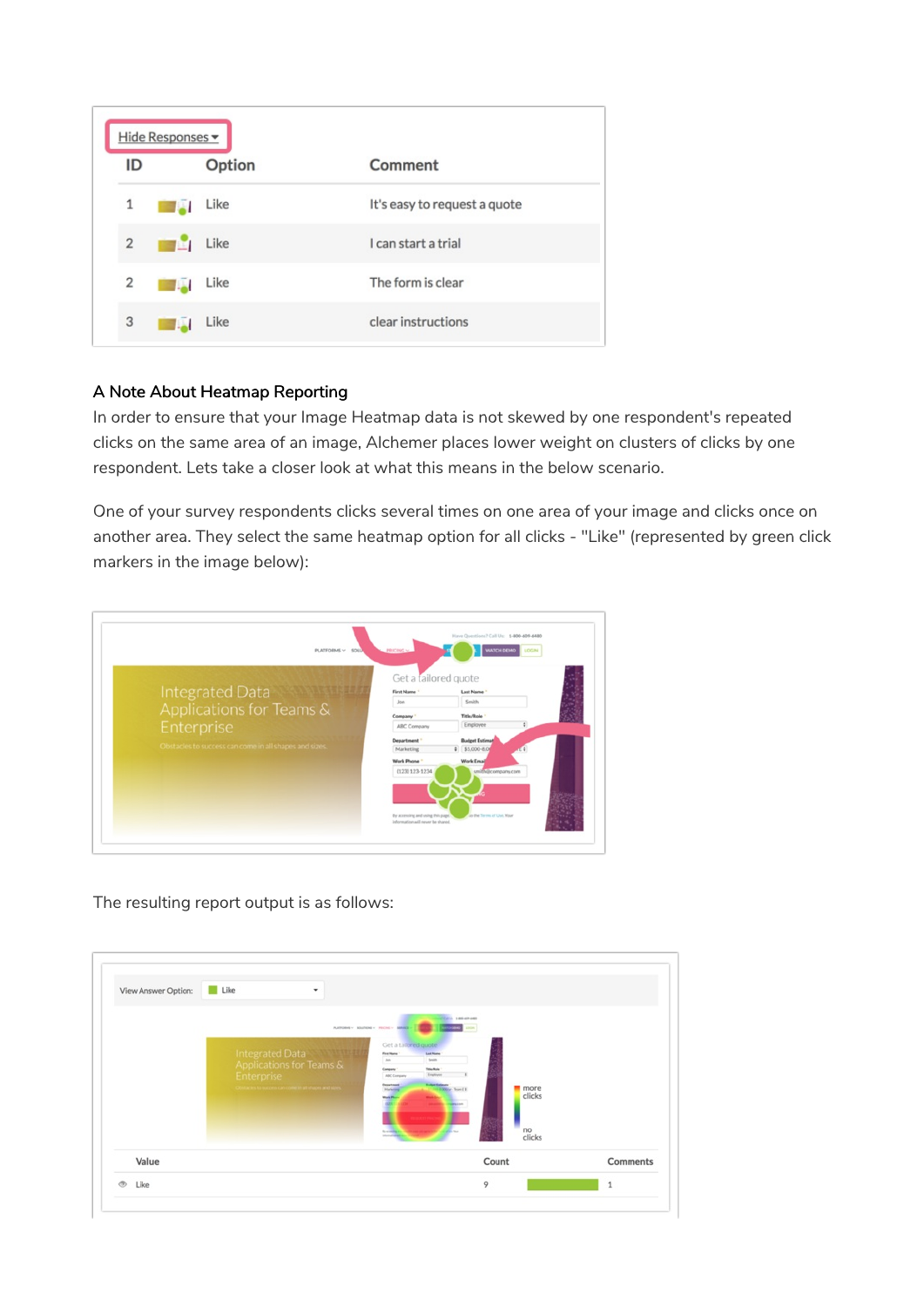Note that the color intensity is equal for the two click zones (meaning they are equally weighted). Now, the next respondent comes along and clicks on the following part of the image and selects the Like option (they click on the exact spot as the previous respondent):

|                          | PLATFORMS $\vee$ SOLUTIONS $\vee$ PRICING $\vee$ SERVICES $\vee$ | Have Questions? Call Us: 1-800-609-6480<br><b>WATCH DEMO</b><br>LOGIN                           |
|--------------------------|------------------------------------------------------------------|-------------------------------------------------------------------------------------------------|
|                          | Get a tailored quote                                             |                                                                                                 |
| Integrated Data          | <b>First Name</b>                                                | <b>Last Name</b>                                                                                |
|                          | Jon                                                              | Smith                                                                                           |
| Applications for Teams & | Company *                                                        | Title/Role                                                                                      |
| Enterprise               | ABC Company                                                      | Employee                                                                                        |
|                          | <b>Department</b>                                                | <b>Budget Estimate</b>                                                                          |
|                          | Marketing                                                        | $5.000-8.000/\gamma - \text{Team E}$                                                            |
|                          | <b>Work Phone</b>                                                | Work Email                                                                                      |
|                          | (123) 123-1234                                                   | jon.smith@company.com                                                                           |
|                          | information will never be shared.                                | <b>REQUEST PRICING</b><br>By accessing and using this page, you agree to the Terms of Use, Your |

Now, we see the following change within our report:

| case and<br>PLATFORMS - MOUNTERLY STATERING<br>Get a tailored quote<br>Integrated Data<br>Luckiew<br><b>First Marie</b><br>Seattle<br>Ass.<br>Applications for Teams &<br>Telefish<br>Company<br>Employee<br>Enterprise<br>ABC Company<br><b>Bulger Entimate</b><br><b>Department</b><br>Clintacin to success can come in all shopes and sizes<br>more<br>"Hillsburgher - Team I II<br><b>Handing</b><br>clicks<br><b>Work Phone</b><br><b>GENERA</b><br><b><i>CARDINAL CARD</i></b><br>no<br>clicks<br>the commentation of<br><b>Partial of Con-Tenant</b><br><b>International Asia</b> | Value |  | Count | Comments |
|------------------------------------------------------------------------------------------------------------------------------------------------------------------------------------------------------------------------------------------------------------------------------------------------------------------------------------------------------------------------------------------------------------------------------------------------------------------------------------------------------------------------------------------------------------------------------------------|-------|--|-------|----------|
|                                                                                                                                                                                                                                                                                                                                                                                                                                                                                                                                                                                          |       |  |       |          |

The area of the image that the second respondent clicked is now showing a more intense color. This is due to this area having been selected by multiple respondents, whereas the area with less intensity has been selected by one respondent.

- **O** See additional compatible chart types
- **G** See what other report types are compatible

### Exporting

The Image Heatmap exports as coordinates, the Option ID of the selected Heatmap Option (Like or Dislike for example), and the comment associated with that click.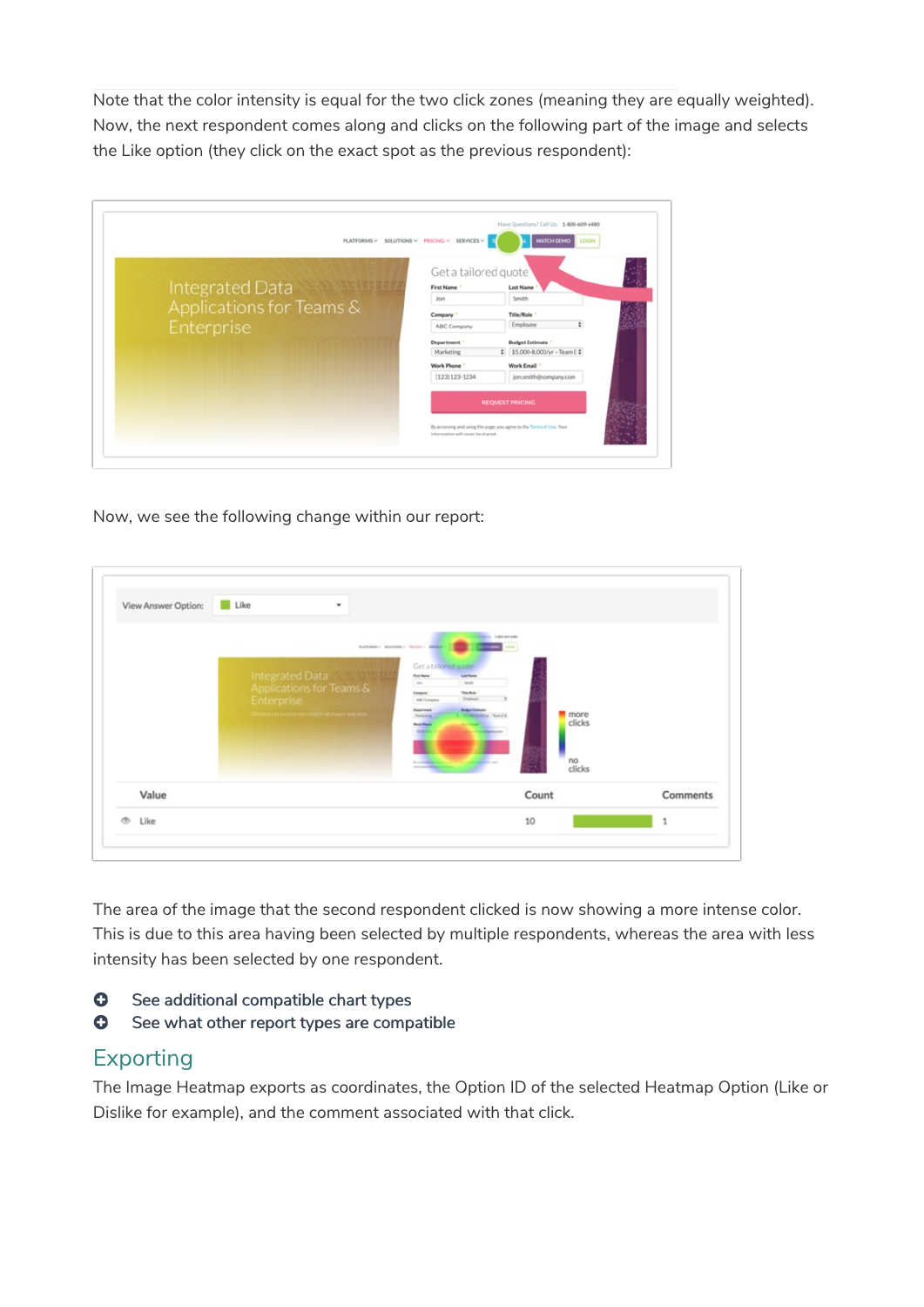$\mathbf{V}$ Please click on the image to indicate which sections of the page you like or dislike. Please comment to let us know why you 0:x-304/y-267/xPercent-32.10/yPercent-61.66/gridX-32/gridY-61/answer-10001/comment-I love the website art

0: x - 607 / y - 407 / xPercent - 64.10 / yPercent - 94.00 / gridX - 64 / gridY - 94 / answer - 10002 / comment - Not sure

Let's take a closer look the above raw data output for clarification:

```
0 1: x - 304 / y - 267 / xPercent - 32.10 / yPercent - 61.66 3 /gridX - 32 / gridY - 61 ^4 / answer - 10001 ^5 / comment - I love the
website art
6
```
1. The "0" indicates the first click on the image by a single respondent. Should the respondent click on the image a second time, this would be indicated by a 1 and so on.

2. The x and y values are dependent on the size of your image in pixels.

- The x value increases from left to right.
- The y value increases from top to bottom.
- In the example above we count 304 pixels from left to right for the x value and 267 pixels from the top to the bottom for the y value.

Note: When accessed via <sup>a</sup> mobile device (tablet, smart phone), the image will be resized to fit the smaller screen size. The pixels will reflect the re-sized image size. In this scenario, the xPercent and yPercent values will be <sup>a</sup> better representation of the clicked area.

3. The xPercent and yPercent values are calculated from the top left of the image. In our example the click occurred 32.10% across the image moving left to right and 61.66% moving down the image (top to bottom).

4. The gridX (left to right) and gridY (top to bottom) values are based on a 100 x 100 grid (counted from the top left of the image).

5. The "answer - 10001" data refers to the Option ID of the Heatmap Option that was selected after the click.

6. Last, we see the comment associated with the image click.

## Limitations

- The Heatmap image should be a minimum size of 320 x 320 pixels. A smaller image will be forced to the 320 x 320 size and will likely be distorted as a result.
- The Image Heatmap question is not compatible with Offline Mode.
- The Image Heatmap is not compatible with Word and Excel exports of Standard Reports.